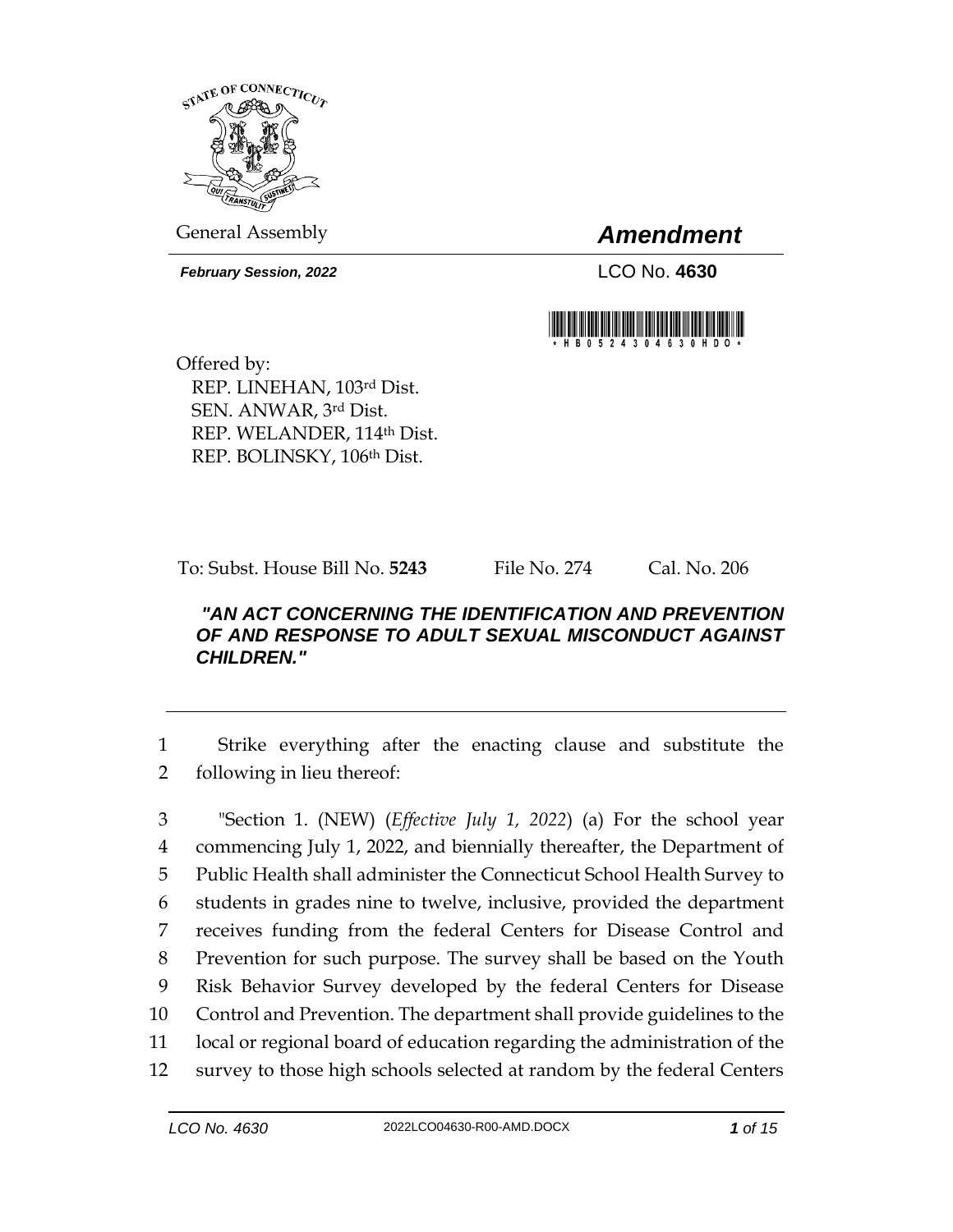for Disease Control and Prevention. Such local or regional board of education shall administer the survey to each high school selected to participate in the survey in accordance with the guidelines provided by the department, including, but not limited to, (1) the survey protocol as required by the federal Centers for Disease Control and Prevention, (2) the requirement to provide parents the opportunity to exclude their children from the survey by denying permission in writing, on a form prescribed by the department, (3) the requirement for the survey to be anonymous and administered in a manner designed to protect student privacy, (4) the timeframe for completion of the survey, and (5) the process by which the results of such survey are to be submitted to the department.

 (b) The department, in consultation with the Department of Mental Health and Addiction Services, the Department of Children and Families, the Department of Education and any other agency or public interest group the department deems necessary, may develop additional survey questions to be included as part of the Connecticut School Health Survey that are relevant to the health concerns of high school students in the state.

 Sec. 2. (NEW) (*Effective July 1, 2022*) Not later than October 1, 2022, the Child Advocate, in consultation with the Department of Public Health and the Department of Children and Families, shall develop and update, as necessary, questions designed to assess the risk of youths becoming victims of sexual assault or misconduct by an adult. Such questions shall be included as part of the Connecticut School Health Survey administered pursuant to section 1 of this act.

 Sec. 3. (NEW) (*Effective from passage*) Not later than January 1, 2023, the Department of Education, in consultation with the Department of Public Health, shall develop for use by a local or regional board of education (1) a uniform policy concerning timely notification to the parents or guardians of students in grades nine to twelve, inclusive, about the Connecticut School Health Survey not later than twenty-one calendar days prior to the date such board will be administering the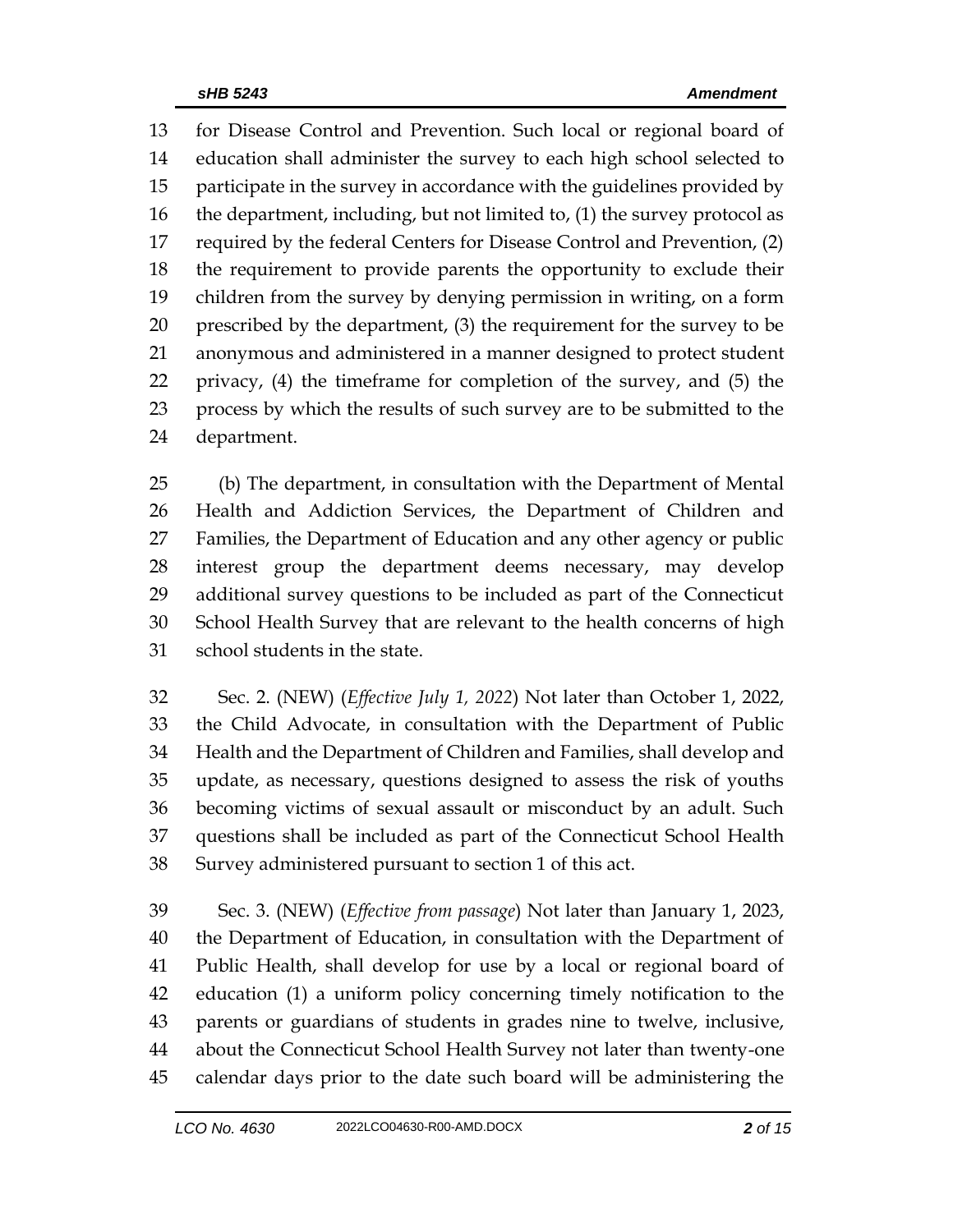survey at a high school governed by such board, and (2) a form to be distributed to parents or guardians for the purposes of the notification required pursuant to subdivision (1) of this section that includes, but is not limited to, (A) an explanation of the Connecticut School Health Survey and how a parent or guardian may opt out of such survey being administered to his or her child, and (B) the Internet link to the survey that will be administered.

 Sec. 4. Section 17a-101 of the general statutes is repealed and the following is substituted in lieu thereof (*Effective October 1, 2022*):

 (a) The public policy of this state is: To protect children whose health and welfare may be adversely affected through injury and neglect; to strengthen the family and to make the home safe for children by enhancing the parental capacity for good child care; to provide a temporary or permanent nurturing and safe environment for children when necessary; and for these purposes to require the reporting of suspected child abuse or neglect, investigation of such reports by a social agency, and provision of services, where needed, to such child and family.

 (b) The following persons shall be mandated reporters: (1) Any physician or surgeon licensed under the provisions of chapter 370, (2) any resident physician or intern in any hospital in this state, whether or not so licensed, (3) any registered nurse, (4) any licensed practical nurse, (5) any medical examiner, (6) any dentist, (7) any dental hygienist, (8) any psychologist, (9) any school employee, as defined in section 53a-65, (10) any social worker, (11) any person who holds or is issued a coaching permit by the State Board of Education, is a coach of intramural or interscholastic athletics and is eighteen years of age or older, (12) any individual who is employed as a coach or director of youth athletics and is eighteen years of age or older, (13) any individual who is employed as a coach or director of a private youth sports organization, league or team and is eighteen years of age or older, (14) any paid administrator, faculty, staff, athletic director, athletic coach or athletic trainer employed by a public or private institution of higher education who is eighteen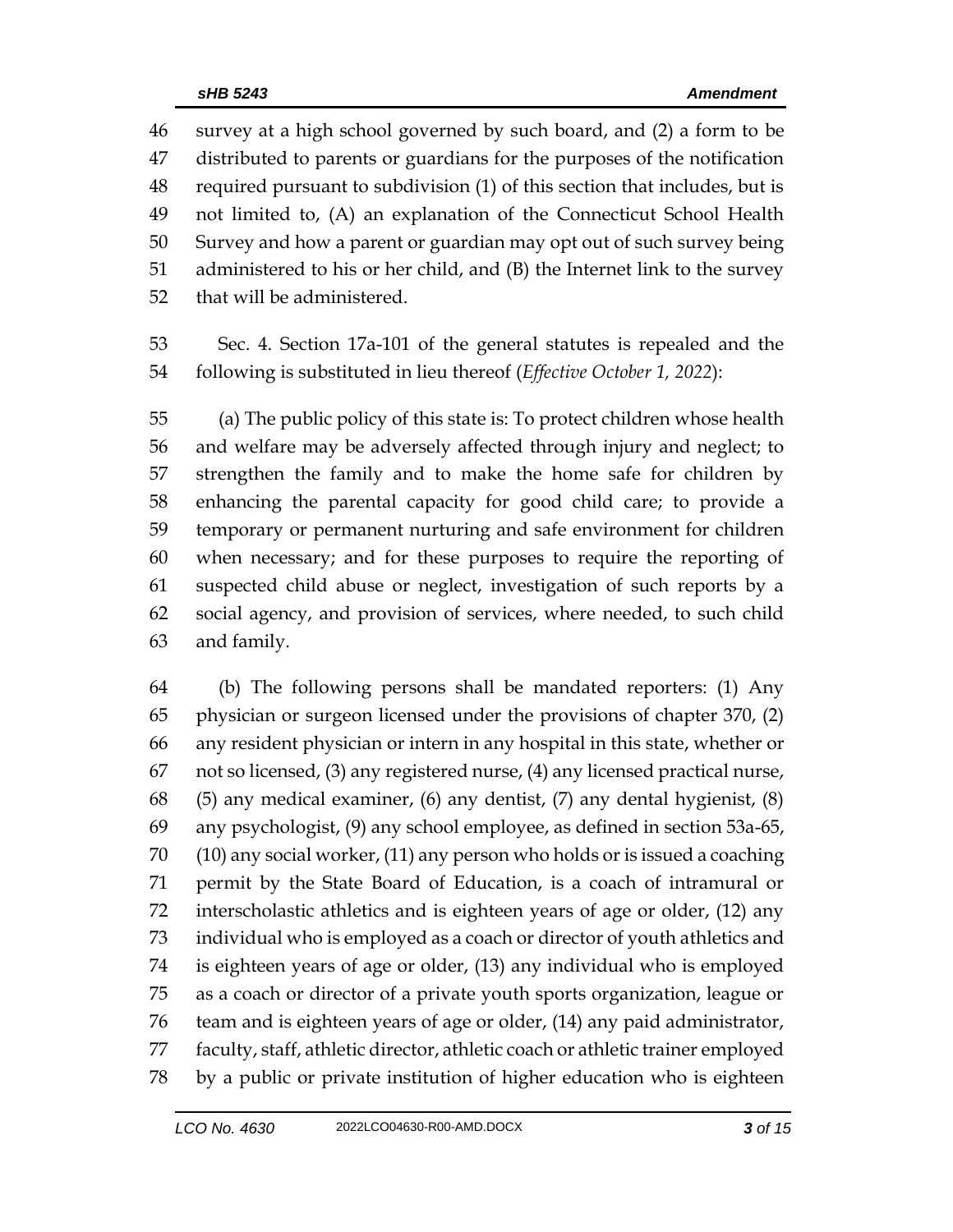years of age or older, excluding student employees, (15) any police officer, (16) any juvenile or adult probation officer, (17) any juvenile or adult parole officer, (18) any member of the clergy, (19) any pharmacist, (20) any physical therapist, (21) any optometrist, (22) any chiropractor, (23) any podiatrist, (24) any mental health professional, (25) any physician assistant, (26) any person who is a licensed or certified emergency medical services provider, (27) any person who is a licensed or certified alcohol and drug counselor, (28) any person who is a licensed marital and family therapist, (29) any person who is a sexual assault counselor or a domestic violence counselor, as defined in section 52-146k, (30) any person who is a licensed professional counselor, (31) any person who is a licensed foster parent, (32) any person paid to care for a child in any public or private facility, child care center, group child care home or family child care home licensed by the state, (33) any employee of the Department of Children and Families or any person who, in the performance of such person's duties, has regular contact with and provides services to or on behalf of children pursuant to a contract with or credential issued by the Department of Children and Families, (34) any employee of the Office of Early Childhood who is responsible for the licensing of child care centers, group child care homes, family child care homes or youth camps, (35) any paid youth camp director, **[**or**]** assistant director and staff member who is twenty-101 one years of age or older, (36) the Child Advocate and any employee of the Office of the Child Advocate, (37) any person who is a licensed behavior analyst, (38) any family relations counselor, family relations counselor trainee or family services supervisor employed by the Judicial Department, (39) any victim services advocate employed by the Office of Victim Services within the Judicial Department, (40) any employee of a juvenile justice program operated by or pursuant to a contract with the Court Support Services Division of the Judicial Department, and (41) any person employed, including any person employed under contract and any independent ombudsperson, to work at a juvenile detention facility or any other facility where children under eighteen years of age are detained and who has direct contact with children as part of such employment.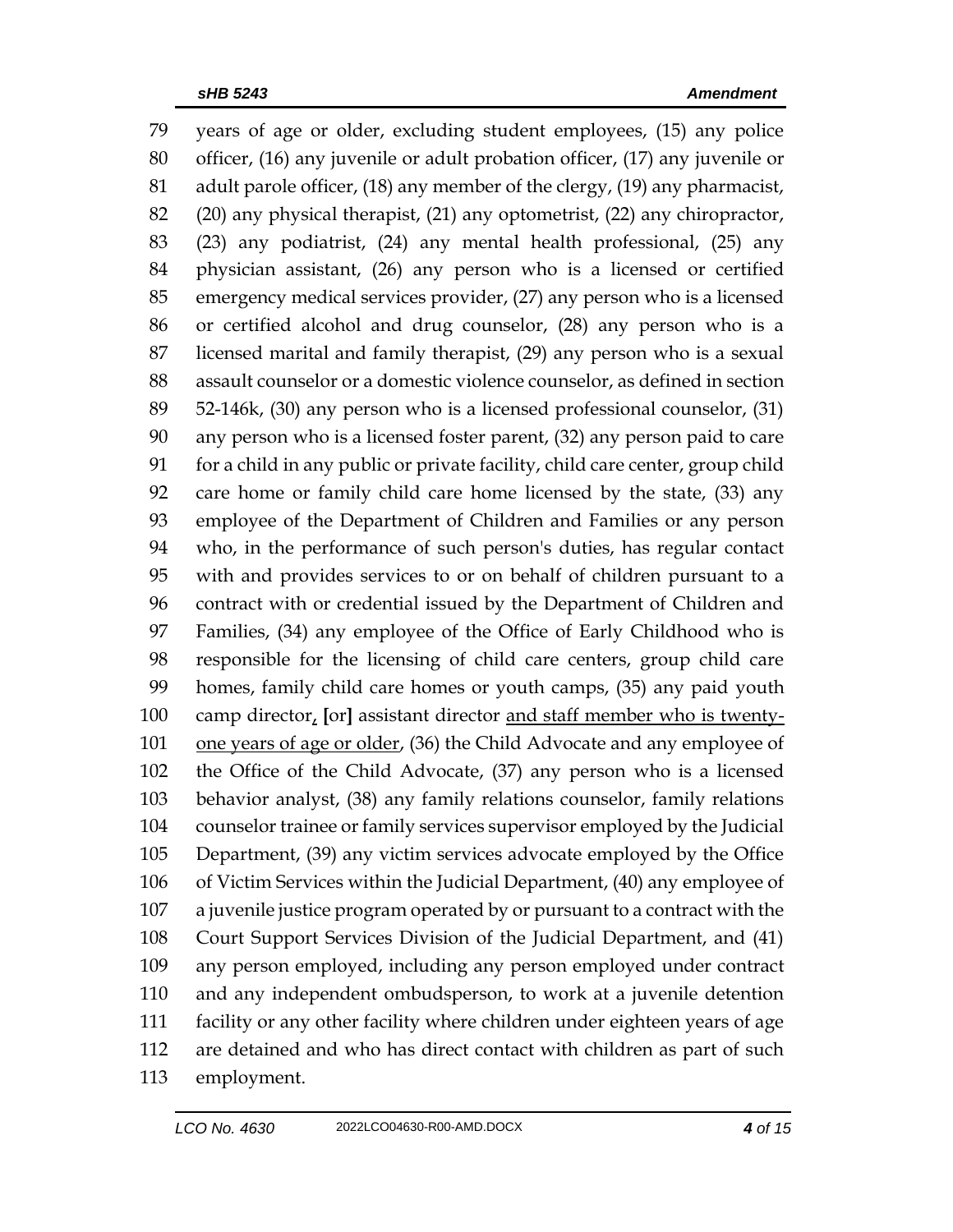(c) The Commissioner of Children and Families shall develop an educational training program and refresher training program for the accurate and prompt identification and reporting of child abuse and neglect. Such training program and refresher training program shall be made available to all persons mandated to report child abuse and neglect at various times and locations throughout the state as determined by the Commissioner of Children and Families. Such training program and refresher training program shall be provided in accordance with the provisions of subsection (g) of section 17a-101i, as amended by this act, to each school employee, as defined in section 53a-65, within available appropriations.

 (d) **[**On or before October 1, 2011, the**]** The Department of Children and Families, in consultation with the Department of Education, shall develop a model mandated reporting policy for use by local and regional boards of education. Such policy shall state applicable state law regarding mandated reporting and any relevant information that may assist school districts in the performance of mandated reporting. Such policy shall include, but not be limited to, the following information: (1) Those persons employed by the local or regional board of education who are required pursuant to this section to be mandated reporters, (2) the type of information that is to be reported, (3) the time frame for both written and verbal mandated reports, (4) a statement that the school district may conduct its own investigation into an allegation of abuse or neglect by a school employee, provided such investigation does not impede an investigation by the Department of Children and Families, and (5) a statement that retaliation against mandated reporters is prohibited. Such policy shall be updated and revised as necessary.

 Sec. 5. Subsections (f) and (g) of section 17a-101i of the general statutes are repealed and the following is substituted in lieu thereof (*Effective July 1, 2022*):

 (f) (1) On or before February 1, 2016, each local and regional board of education shall adopt a written policy, in accordance with the provisions of subsection (d) of section 17a-101, as amended by this act,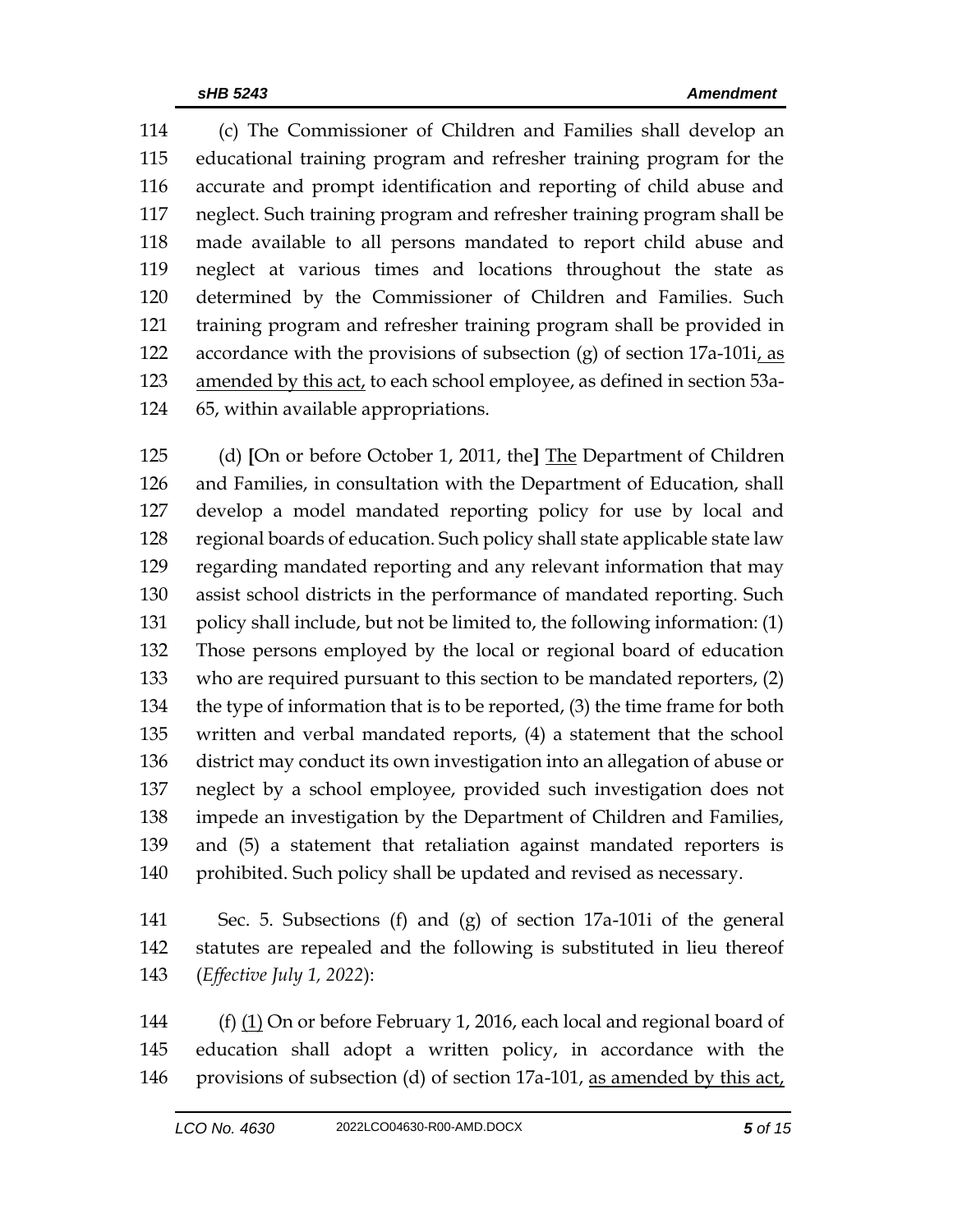regarding the reporting by school employees, as defined in section 53a- 65, of suspected child abuse or neglect in accordance with sections 17a- 101a to 17a-101d, inclusive, and 17a-103 or a violation of section 53-70, 53a-70a, 53a-71, 53a-72a, 53a-72b or 53a-73a against a victim, as described in subdivision (2) of subsection (a) of section 17a-101a. Such policy shall annually be distributed **[**annually**]** electronically to all school employees employed by the local or regional board of education. The local or regional board of education shall document that all such school employees have received such written policy and completed the training and refresher training programs required by subsection (c) of section 17a-101, as amended by this act.

 (2) For the school year commencing July 1, 2022, and each school year thereafter, each local and regional board of education shall distribute electronically to all school employees, as defined in section 53a-65, the members of the board of education and the parents and guardians of students enrolled in the schools under the jurisdiction of the board, a copy of the guidelines regarding identifying and reporting child sexual abuse, developed pursuant to section 17a-101r.

 (3) For the school year commencing July 1, 2023, and each school year thereafter, each local and regional board of education shall distribute electronically to all school employees, as defined in section 53a-65, the members of the board of education and the parents and guardians of students enrolled in the schools under the jurisdiction of the board, information regarding the sexual abuse and assault awareness and prevention program identified or developed pursuant to section 17a-101q, as amended by this act.

 (g) (1) Each school employee, as defined in section 53a-65, hired by a local or regional board of education on or after July 1, 2011, shall be required to complete the training program developed pursuant to subsection (c) of section 17a-101, as amended by this act. Each such school employee shall complete the refresher training program, developed pursuant to subsection (c) of section 17a-101, as amended by this act, not later than three years after completion of the initial training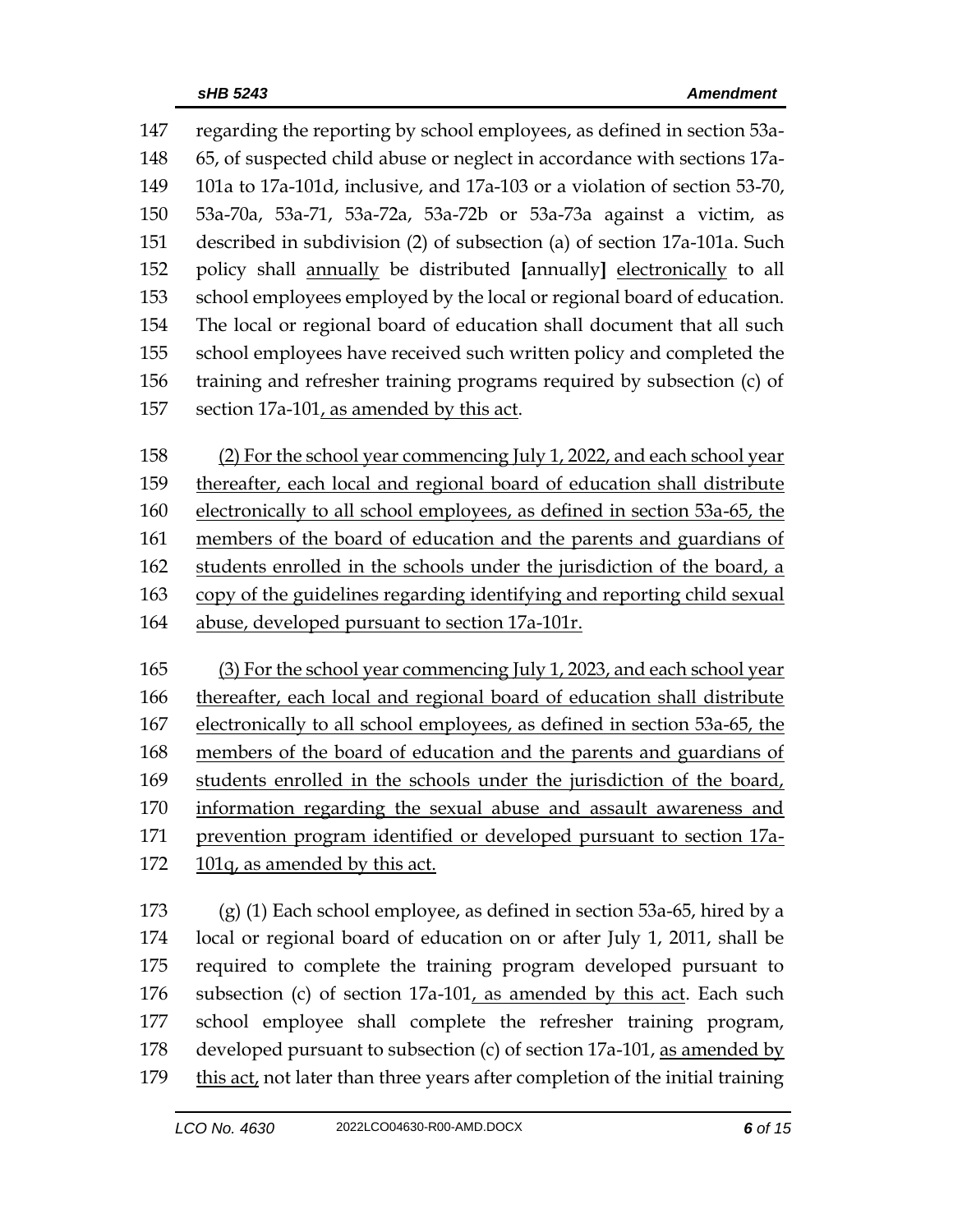program, and shall thereafter retake such refresher training course at least once every three years.

 (2) On or before July 1, 2012, each school employee, as defined in section 53a-65, hired by a local or regional board of education before July 1, 2011, shall complete the refresher training program developed 185 pursuant to subsection (c) of section  $17a-101$ , as amended by this act, and shall thereafter retake such refresher training course at least once every three years.

188 (3) On and after July 1, 2023, each school employee, as defined in section 53a-65, employed by a local or regional board of education shall complete the (A) training regarding the prevention and identification of, and response to, child sexual abuse and assault, (B) bystander training program, and (C) appropriate interaction with children training program, in accordance with the provisions of section 17a-101q, as amended by this act. Each such employee shall repeat such training at least once every three years.

 **[**(3)**]** (4) The principal for each school under the jurisdiction of a local or regional board of education shall annually certify to the superintendent for the board of education that each school employee, as defined in section 53a-65, working at such school, is in compliance with the provisions of this subsection. The superintendent shall certify such compliance to the State Board of Education.

 Sec. 6. Section 17a-101q of the general statutes is repealed and the following is substituted in lieu thereof (*Effective July 1, 2022*):

 (a) Not later than July 1, **[**2016**]** 2023, the Department of Children and Families, in collaboration with the Department of Education and Connecticut Alliance to End Sexual Violence, or a similar entity, shall identify or develop a state-wide sexual abuse and assault awareness and prevention program for use by local and regional boards of education. Such program shall be implemented in each local and regional school district and shall include: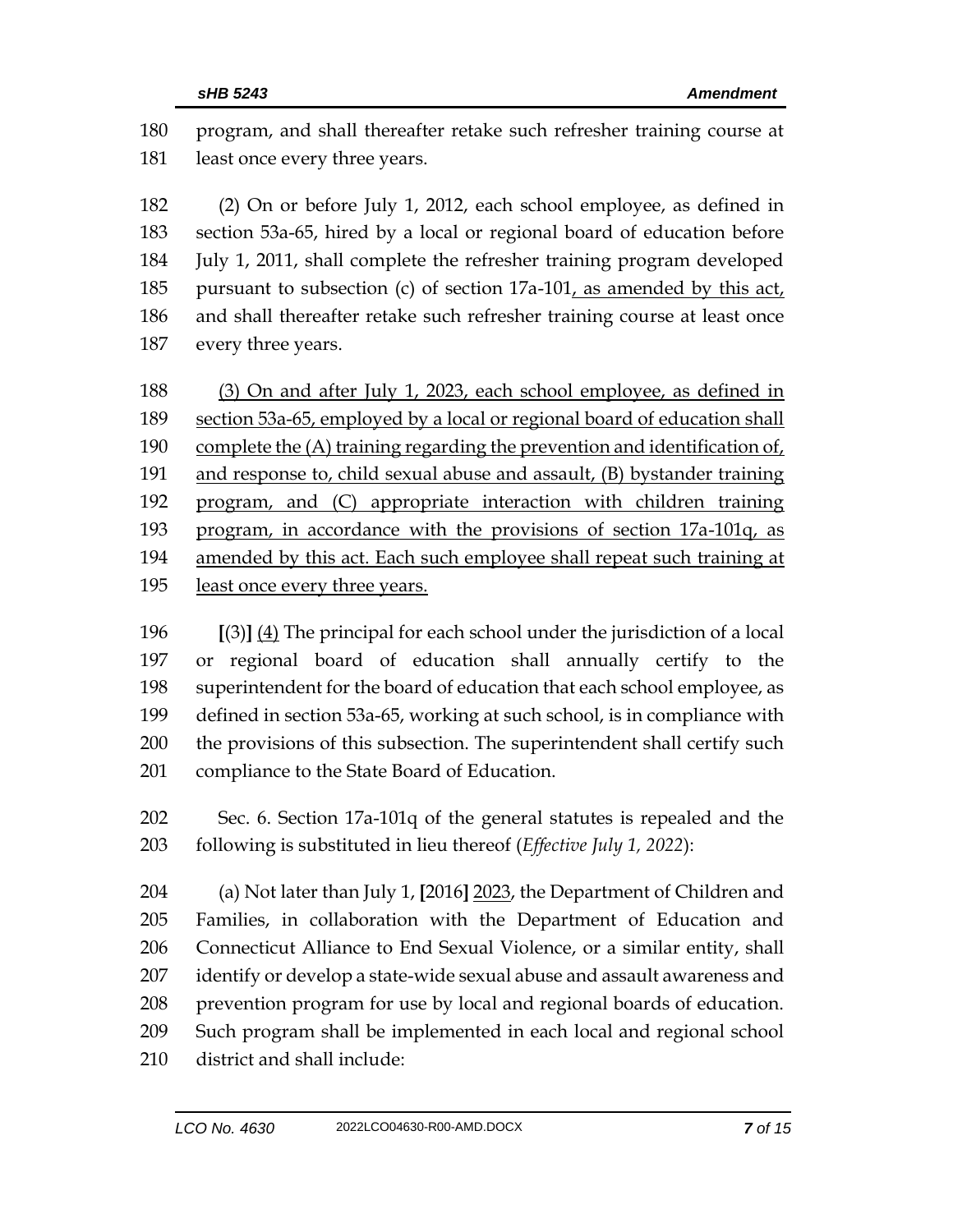(1) For **[**teachers**]** school employees, as defined in section 53a-65, instructional modules that may include, but not be limited to, (A) training regarding the prevention and identification of, and response to, child sexual abuse and assault, **[**and**]** (B) resources to further student, teacher and parental awareness regarding child sexual abuse and assault and the prevention of such abuse and assault, (C) bystander training program, and (D) appropriate interaction with children training program;

 (2) For students, age-appropriate educational materials designed for children in grades kindergarten to twelve, inclusive, regarding child sexual abuse and assault awareness and prevention that may include, but not be limited to, (A) the skills to recognize (i) child sexual abuse and assault, (ii) boundary violations and unwanted forms of touching and contact, and (iii) ways offenders groom or desensitize victims, and (B) strategies to (i) promote disclosure, (ii) reduce self-blame, and (iii) mobilize bystanders; and

 (3) A uniform child sexual abuse and assault response policy and 228 reporting procedure that may include, but not be limited to,  $(A)$  actions that child victims of sexual abuse and assault may take to obtain assistance, (B) intervention and counseling options for child victims of sexual abuse and assault, (C) access to educational resources to enable child victims of sexual abuse and assault to succeed in school, and (D) uniform procedures for reporting instances of child sexual abuse and assault to school staff members.

 (b) **[**Not later than October 1, 2016**]** For the school year commencing July 1, 2023, and each school year thereafter, each local and regional board of education shall implement the sexual abuse and assault awareness and prevention program identified or developed pursuant to subsection (a) of this section.

 (c) No student in grades kindergarten to twelve, inclusive, shall be required by any local or regional board of education to participate in the sexual abuse and assault awareness and prevention program offered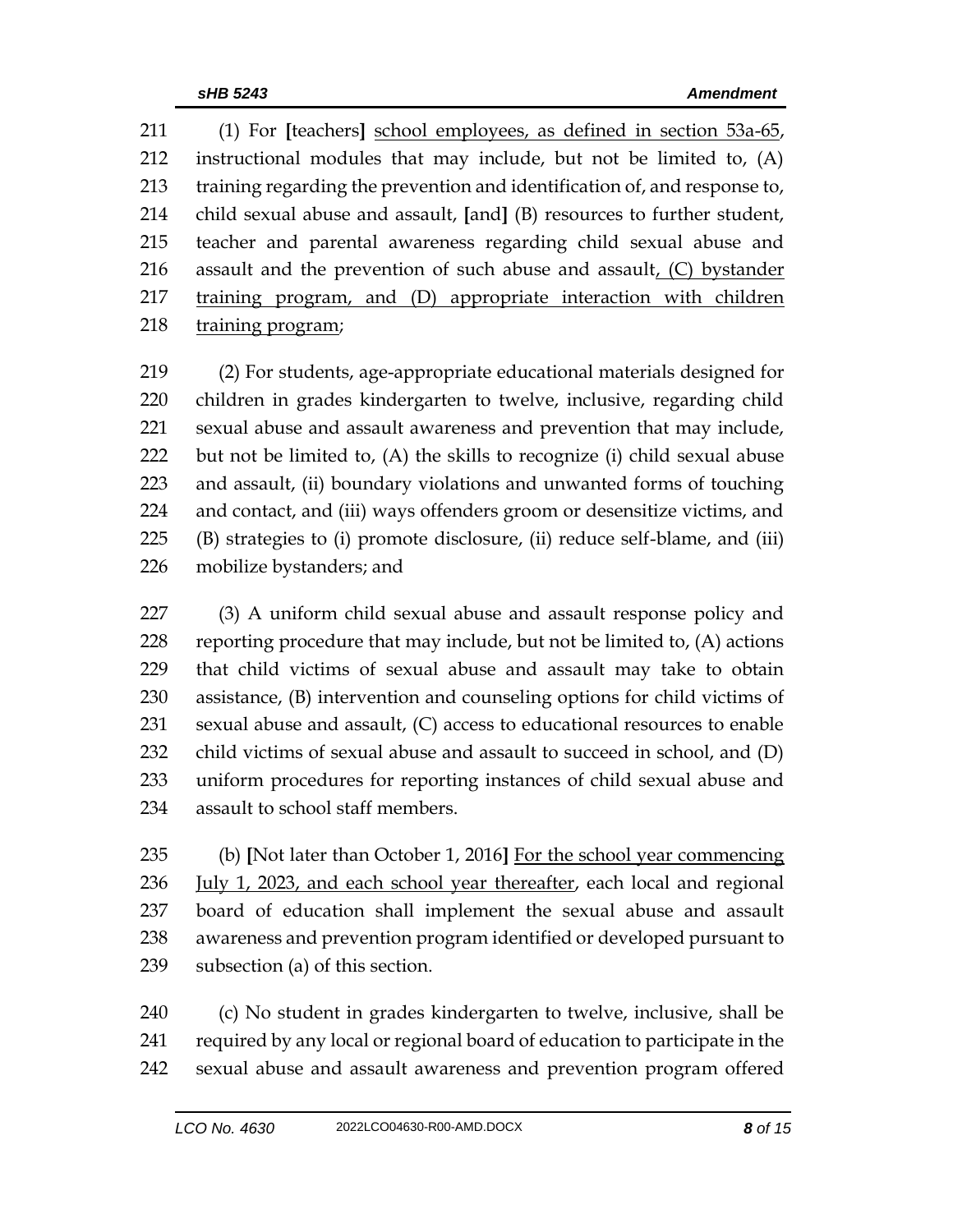within the public schools. A written notification to the local or regional board of education by the student's parent or legal guardian shall be sufficient to exempt the student from such program in its entirety or from any portion thereof so specified by the parent or legal guardian.

 (d) If a student is exempted from the sexual abuse and assault awareness and prevention program pursuant to subsection (c) of this section, the local or regional board of education shall provide, during the period of time in which the student would otherwise be participating in such program, an opportunity for other study or academic work.

 Sec. 7. (NEW) (*Effective July 1, 2022*) On and after July 1, 2023, the Department of Children and Families shall make available, upon request of a youth-serving organization or religious organization, any materials relating to the training regarding the prevention and identification of, and response to, child sexual abuse and assault, bystander training program and the appropriate interaction with children training program described in section 17a-101q, as amended by this act.

 Sec. 8. (*Effective from passage*) (a) There is established a task force to study the sexual abuse and exploitation of children on the Internet or facilitated by Internet users in the state during the period beginning January 1, 2019, and ending December 31, 2021. Such study shall include an examination of (1) the types and frequency of such abuse and exploitation, (2) grooming tactics utilized by adults in order to engage in such abuse and exploitation, and (3) any barriers that may prevent the adequate or timely investigation or prosecution of such abuse and exploitation.

(b) The task force shall consist of the following members:

 (1) One appointed by the speaker of the House of Representatives, who is a member of the Trafficking in Persons council established pursuant to section 46a-170 of the general statutes;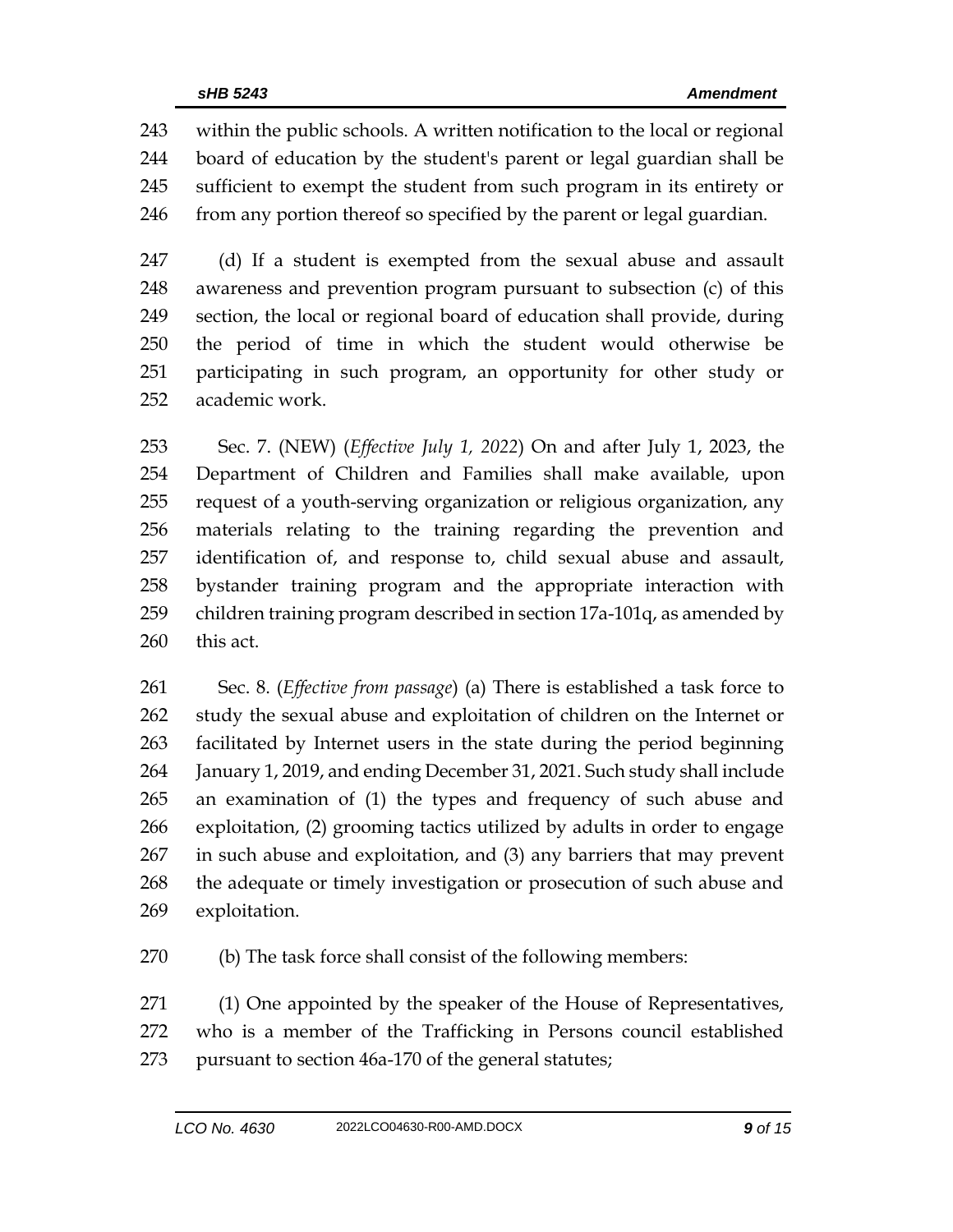(2) One appointed by the president pro tempore of the Senate, who shall have expertise in the prosecution of child sexual abuse and exploitation originating on the Internet; (3) One appointed by the majority leader of the House of Representatives, who is a representative of a non-profit organization that raises awareness of online child sex abuse and exploitation; (4) One appointed by the majority leader of the Senate, who shall have expertise in data and behavioral trends concerning child sexual abuse and exploitation; (5) One appointed by the minority leader of the House of Representatives, who is a representative of the Connecticut Police Chiefs Association; (6) One appointed by the minority leader of the Senate, who is a representative of the Alliance to End Sexual Violence; (7) The Commissioner of Children and Families, or the commissioner's designee; (8) The Commissioner of the Department of Emergency Services and Public Protection, or the commissioner's designee; and (9) The Chief State's Attorney, or the Chief State's Attorney's designee. (c) All initial appointments to the task force shall be made not later than thirty days after the effective date of this section. Any vacancy shall be filled by the appointing authority. (d) The chairpersons of the joint standing committee of the General Assembly having cognizance of matters relating to children shall select the chairperson of the task force from among the members of the task force. Such chairperson shall schedule the first meeting of the task force, which shall be held not later than sixty days after the effective date of this section.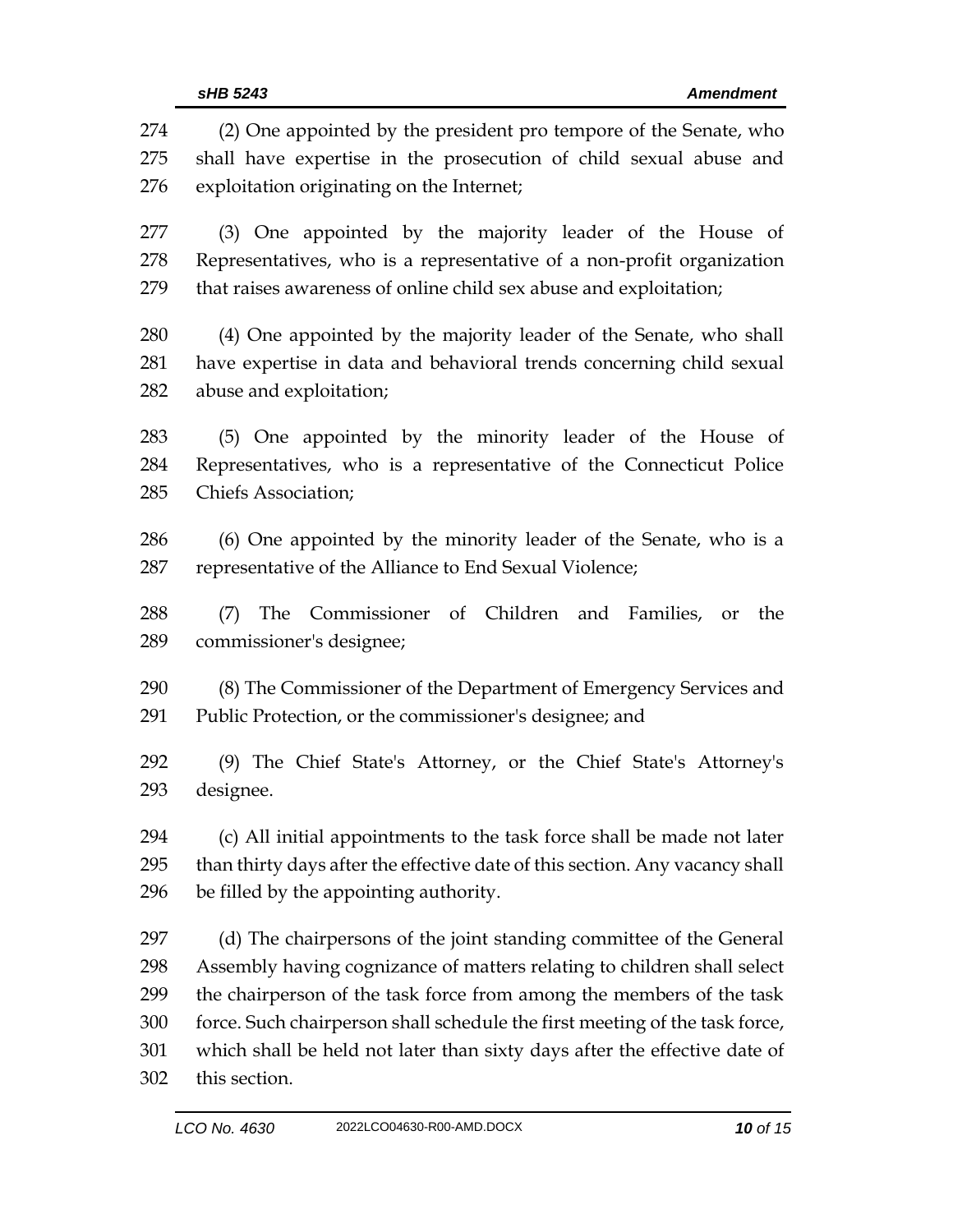(e) The administrative staff of the joint standing committee of the General Assembly having cognizance of matters relating to children shall serve as administrative staff of the task force.

 (f) Not later than January 1, 2023, the task force shall submit a report on its findings and recommendations to the joint standing committee of the General Assembly having cognizance of matters relating to children, in accordance with the provisions of section 11-4a of the general statutes. The report shall include, but not be limited to, (1) the number of allegations of such abuse and exploitation reported to law enforcement, (2) the number of such reports that resulted in arrest and the number of such reports that resulted in prosecution, and (3) to the extent the task force can determine, the reasons why certain allegations were not prosecuted. The report shall not contain personally identifying information concerning victims of child sexual abuse or exploitation. The task force shall terminate on the date that it submits such report or January 1, 2023, whichever is later.

 Sec. 9. Section 54-240 of the general statutes is repealed and the following is substituted in lieu thereof (*Effective July 1, 2022*):

As used in this chapter:

 (1) "Address confidentiality program" or "program" means the program established pursuant to this chapter;

 (2) "Agency" has the same meaning as "public agency" or "agency", as provided in section 1-200;

 (3) "Application assistant" means a person authorized by the Secretary of the State to assist applicants in the completion of applications for program participation;

 (4) "Authorized personnel" means an employee in the office of the Secretary of the State who has been designated by the Secretary of the State, or an employee of an agency who has been designated by the chief executive officer of such agency, to process and have access to records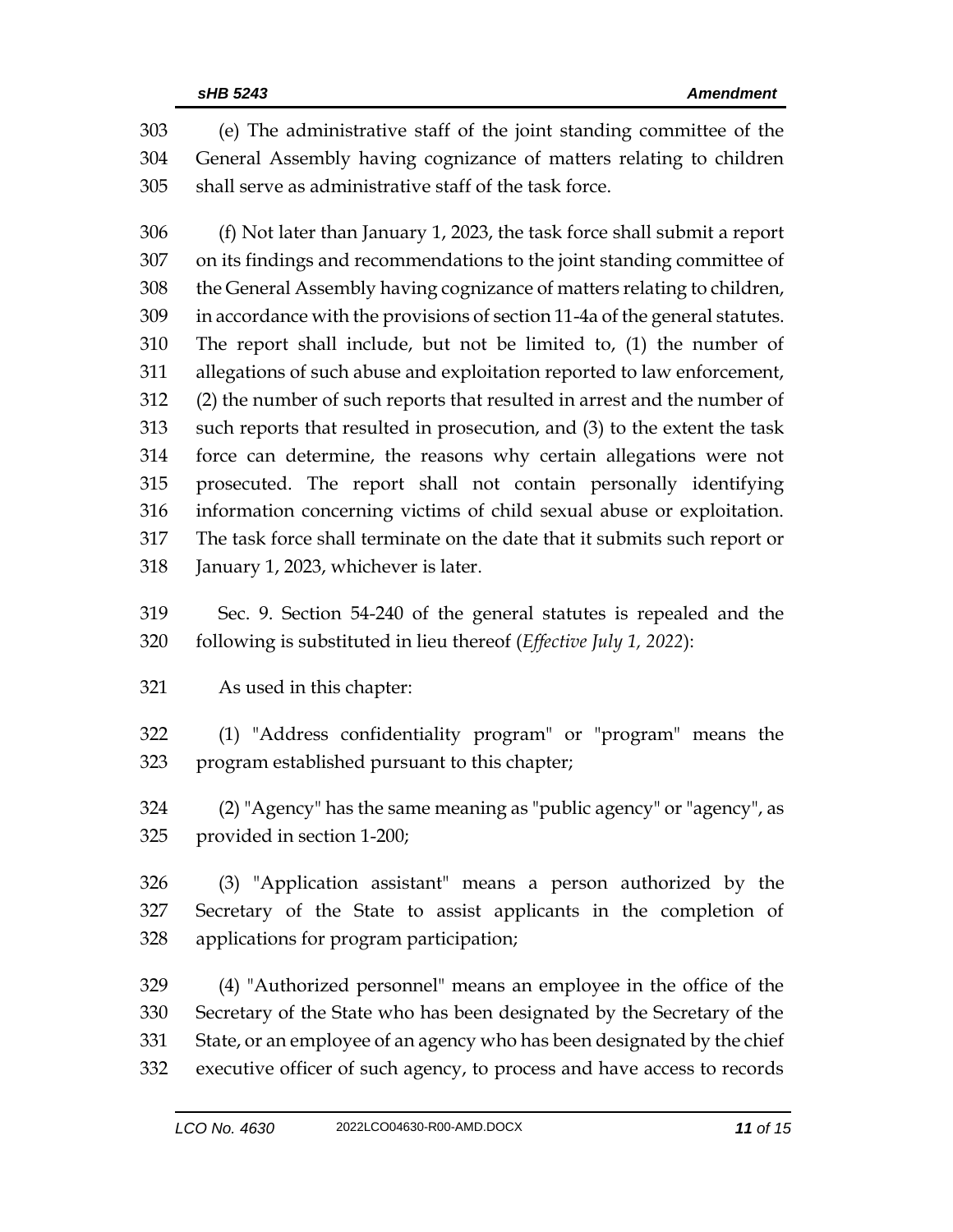| 333 | pertaining to a program participant, including, but not limited to, voter |  |  |
|-----|---------------------------------------------------------------------------|--|--|
| 334 | registration applications, voting records and marriage records;           |  |  |
| 335 | (5) "Certification card" means a card issued by the Secretary of the      |  |  |
| 336 | State pursuant to section 54-240d;                                        |  |  |
| 337 | (6) "Confidential address" means a program participant's address or       |  |  |
| 338 | addresses as listed on such participant's application for program         |  |  |
| 339 | participation that are not to be disclosed, including such participant's  |  |  |
| 340 | residential address in this state and work and school addresses in this   |  |  |
| 341 | state, if any;                                                            |  |  |
| 342 | (7) "Family violence" has the same meaning as provided in section         |  |  |
| 343 | 46b-38a;                                                                  |  |  |
| 344 | (8) "Injury or risk of injury to a child" means any act or conduct that   |  |  |
| 345 | constitutes a violation of section 53-21;                                 |  |  |
| 346 | (9) "Kidnapping" means any act that constitutes a violation of section    |  |  |
| 347 | 53a-92, 53a-92a, 53a-94 or 53a-94a;                                       |  |  |
| 348 | $[9]$ $(10)$ "Law enforcement agency" means the office of the Attorney    |  |  |
| 349 | General, the office of the Chief State's Attorney, the Division of State  |  |  |
| 350 | Police within the Department of Emergency Services and Public             |  |  |
| 351 | Protection or any municipal police department;                            |  |  |
| 352 | $[(10)]$ $(11)$ "Marriage records" means an application for a marriage    |  |  |
| 353 | license, an issued marriage license, a license certificate or other       |  |  |
| 354 | documents related thereto;                                                |  |  |
| 355 | $[(11)]$ $(12)$ "Program address" means the post office box number and    |  |  |
| 356 | fictitious street address assigned to a program participant by the        |  |  |
| 357 | Secretary of the State;                                                   |  |  |
| 358 | $[(12)]$ $(13)$ "Program participant" or "participant" means any person   |  |  |
| 359 | certified by the Secretary of the State to participate in the address     |  |  |
| 360 | confidentiality program;                                                  |  |  |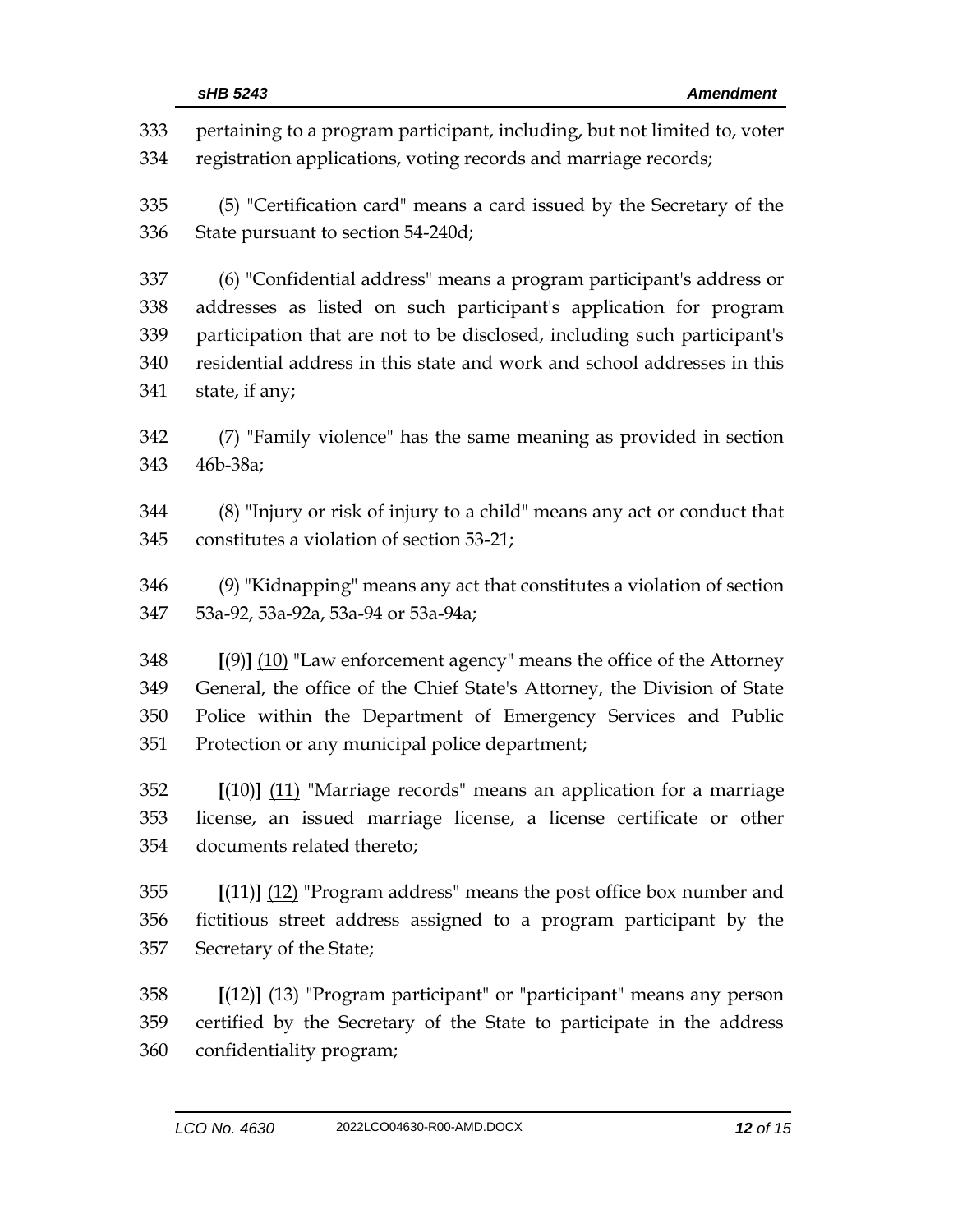| 361 | $[(13)]$ $(14)$ "Record" has the same meaning as "public records or files"  |
|-----|-----------------------------------------------------------------------------|
| 362 | as provided in section 1-200;                                               |
| 363 | $[(14)]$ $(15)$ "Sexual assault" means any act that constitutes a violation |
| 364 | of section 53a-70b of the general statutes, revision of 1958, revised to    |
| 365 | January 1, 2019, or section 53a-70, 53a-70a, 53a-71, 53a-72a, 53a-72b or    |
| 366 | 53a-73a; [and]                                                              |
| 367 | $[(15)]$ $(16)$ "Stalking" means any act that constitutes a violation of    |
| 368 | section 53a-181c, 53a-181d or 53a-181e; and                                 |
| 369 | (17) "Trafficking in persons" means any act that constitutes a violation    |
| 370 | of section 53a-192a.                                                        |
| 371 | Sec. 10. Section 54-240a of the general statutes is repealed and the        |
| 372 | following is substituted in lieu thereof (Effective July 1, 2022):          |
| 373 | (a) There shall be an address confidentiality program established in        |
| 374 | the office of the Secretary of the State to provide a substitute mailing    |
| 375 | address for any person who wishes to keep such person's residential         |
| 376 | address confidential because of safety concerns and (1) has been a victim   |
| 377 | of $(A)$ family violence, $(B)$ injury or risk of injury to a child, $(C)$  |
| 378 | kidnapping, $(D)$ sexual assault, [or] $(E)$ stalking, [and who wishes to   |
| 379 | keep such person's residential address confidential because of safety       |
| 380 | concerns] (F) trafficking in persons, or (G) child abuse or neglect, where  |
| 381 | such abuse or neglect was substantiated by the Department of Children       |
| 382 | and Families and was the basis for the issuance of a restraining order      |
| 383 | under section 46b-15 or civil protection order under section 46b-16a, or    |
| 384 | (2) a termination of parental rights was granted pursuant to section 45a-   |
| 385 | 717 or 46b-129.                                                             |
| 386 | (b) The Secretary of the State shall adopt regulations, in accordance       |
| 387 | with the provisions of chapter 54, to carry out the provisions of this      |
| 388 | chapter. Such regulations may include, but need not be limited to,          |

 provisions for applications for participation in the address confidentiality program, certification of program participants, certification cancellation, agency use of program addresses, forwarding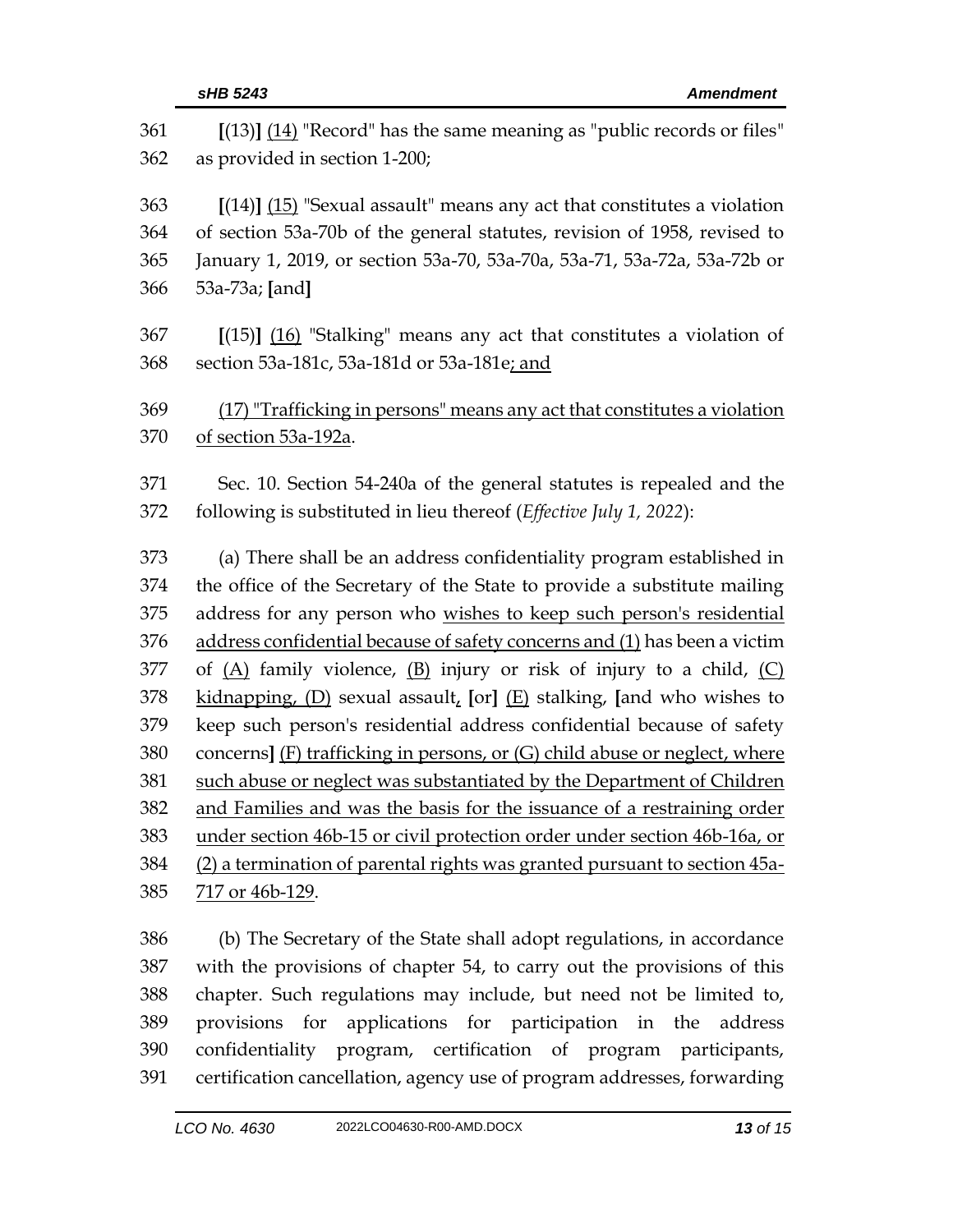| 392<br>393 | of program participants' mail, voting by program participants and<br>recording of vital statistics for program participants. |
|------------|------------------------------------------------------------------------------------------------------------------------------|
| 394        | Sec. 11. Section 54-240c of the general statutes is repealed and the                                                         |
| 395        | following is substituted in lieu thereof (Effective July 1, 2022):                                                           |
| 396        | The Secretary of the State shall certify an applicant or the person on                                                       |
| 397        | whose behalf an application is made as a program participant if the                                                          |
| 398        | application is filed in the manner and on the application form prescribed                                                    |
| 399        | by the Secretary of the State and includes:                                                                                  |
| 400        | (1) A statement made under penalty of false statement, as provided                                                           |
| 401        | in section 53a-157b, that $[(A)]$ the applicant or the person on whose                                                       |
| 402        | behalf the application is made $(A)$ is a victim of $(i)$ family violence, $(ii)$                                            |
| 403        | injury or risk of injury to a minor, (iii) kidnapping, (iv) sexual assault,                                                  |
| 404        | [or] (v) stalking, (vi) trafficking in persons, or (vii) child abuse or neglect,                                             |
| 405        | where such abuse or neglect was substantiated by the Department of                                                           |
| 406        | Children and Families and was the basis for the issuance of a restraining                                                    |
| 407        | order under section 46b-15 or civil protection order under section 46b-                                                      |
| 408        | 16a, or (B) a termination of parental rights was granted pursuant to                                                         |
| 409        | section $45a-717$ or $46b-129$ , and $[(B)]$ (C) the applicant fears for the                                                 |
| 410        | [applicant's safety, for the safety of the applicant's children, for the                                                     |
| 411        | safety of the person on whose behalf the application is made, or for the                                                     |
| 412        | safety of the children] safety of the applicant, children living in the                                                      |
| 413        | applicant's home, person on whose behalf the application is made or                                                          |
| 414        | children living in the home of the person on whose behalf the                                                                |
| 415        | application is made;                                                                                                         |

 (2) Documentation supporting the statement made pursuant to subdivision (1) of this section;

 (3) A designation of the Secretary of the State as the agent of the applicant or the person on whose behalf the application is made for service of process and for receipt of first class mail;

 (4) The residential address in this state, the work and school addresses in this state, if any, and the phone number or numbers, if